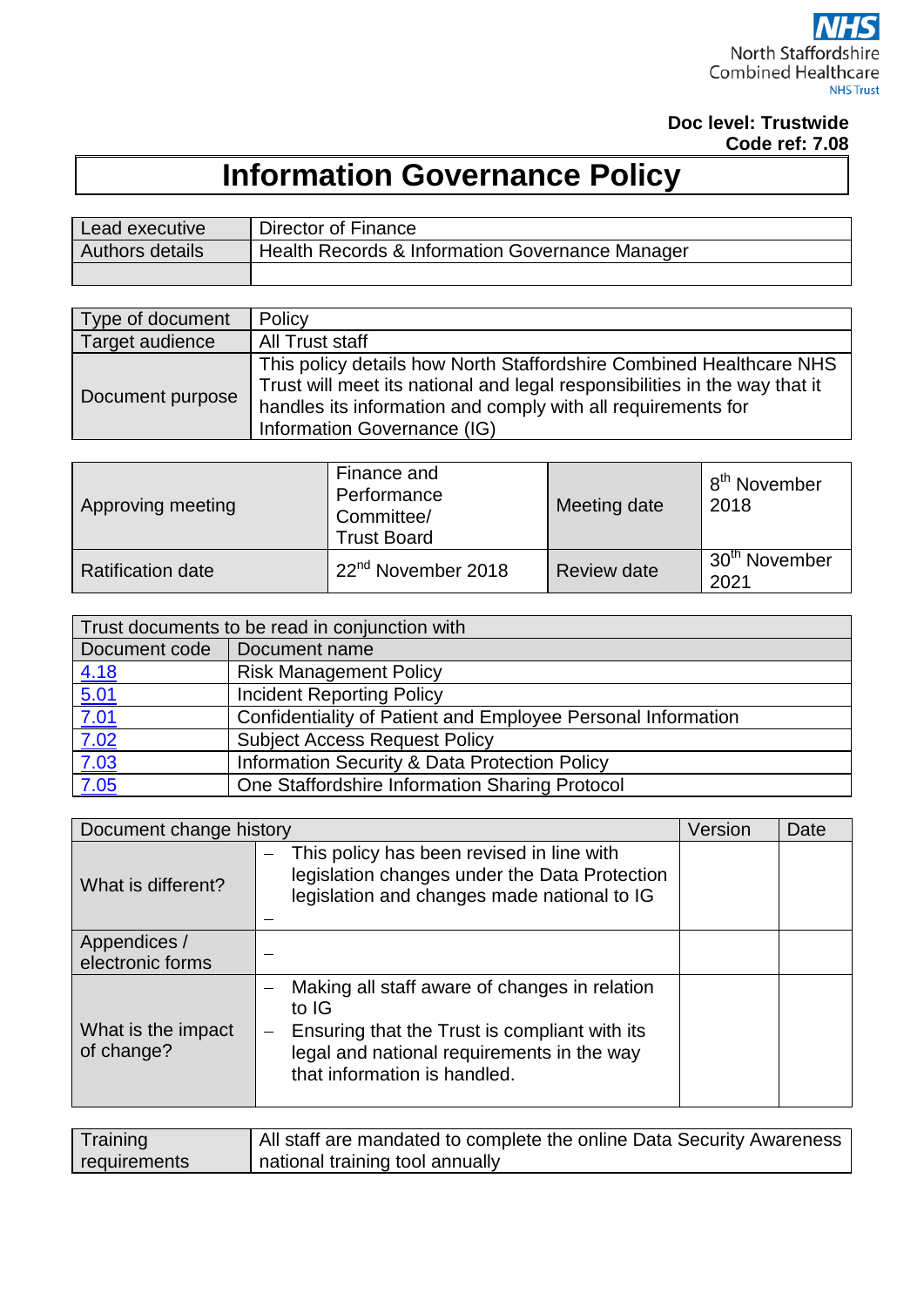| Document consultation |  |  |
|-----------------------|--|--|
| <b>Directorates</b>   |  |  |
| Corporate services    |  |  |
| External agencies     |  |  |
|                       |  |  |

| <b>Financial resource</b><br>. .<br>imr<br>$\sim$ | <b>No</b> |
|---------------------------------------------------|-----------|
|                                                   |           |

External references

- 1. Data Protection Bill
- 2. General Data Protection Regulations (GDPR)

| Monitoring compliance<br>with the processes<br>outlined within this<br>document | Any breaches to this policy will be recorded within the Trust's<br>incident reporting system and any breaches will be investigated<br>accordingly. |
|---------------------------------------------------------------------------------|----------------------------------------------------------------------------------------------------------------------------------------------------|
|---------------------------------------------------------------------------------|----------------------------------------------------------------------------------------------------------------------------------------------------|

|                   | <b>Equality Impact Assessment (EIA) - Initial assessment</b>                                                                                                                                                                                                                                                                                                                                            |           | Less favourable /                        |  |  |
|-------------------|---------------------------------------------------------------------------------------------------------------------------------------------------------------------------------------------------------------------------------------------------------------------------------------------------------------------------------------------------------------------------------------------------------|-----------|------------------------------------------|--|--|
|                   |                                                                                                                                                                                                                                                                                                                                                                                                         |           | More favourable /<br><b>Mixed impact</b> |  |  |
|                   | Does this document affect one or more group(s) less or more favorably than another (see list)?                                                                                                                                                                                                                                                                                                          |           |                                          |  |  |
|                   | Age (e.g. consider impact on younger people/ older<br>people)                                                                                                                                                                                                                                                                                                                                           | <b>No</b> |                                          |  |  |
|                   | Disability (remember to consider physical, mental and<br>sensory impairments)                                                                                                                                                                                                                                                                                                                           | <b>No</b> |                                          |  |  |
| $\qquad \qquad -$ | Sex/Gender (any particular M/F gender impact; also<br>consider impact on those responsible for childcare)                                                                                                                                                                                                                                                                                               | <b>No</b> |                                          |  |  |
| $\qquad \qquad -$ | Gender identity and gender reassignment (i.e. impact<br>on people who identify as trans, non-binary or gender<br>fluid)                                                                                                                                                                                                                                                                                 | <b>No</b> |                                          |  |  |
|                   | Race / ethnicity / ethnic communities / cultural<br>groups (include those with foreign language needs,<br>including European countries, Roma/travelling<br>communities)                                                                                                                                                                                                                                 | <b>No</b> |                                          |  |  |
|                   | Pregnancy and maternity, including adoption (i.e.<br>impact during pregnancy and the 12 months after;<br>including for both heterosexual and same sex couples)                                                                                                                                                                                                                                          | <b>No</b> |                                          |  |  |
|                   | <b>Sexual Orientation</b> (impact on people who identify as<br>lesbian, gay or bi - whether stated as 'out' or not)                                                                                                                                                                                                                                                                                     | <b>No</b> |                                          |  |  |
| $\qquad \qquad -$ | Marriage and/or Civil Partnership (including<br>heterosexual and same sex marriage)                                                                                                                                                                                                                                                                                                                     | <b>No</b> |                                          |  |  |
|                   | Religion and/or Belief (includes those with religion and<br>/or belief and those with none)                                                                                                                                                                                                                                                                                                             |           |                                          |  |  |
|                   | Other equality groups? (may include groups like those<br>living in poverty, sex workers, asylum seekers, people<br>with substance misuse issues, prison and (ex) offending<br>population, Roma/travelling communities, looked after<br>children, local authority care leavers, and any other<br>groups who may be disadvantaged in some way, who<br>may or may not be part of the groups above equality | <b>No</b> |                                          |  |  |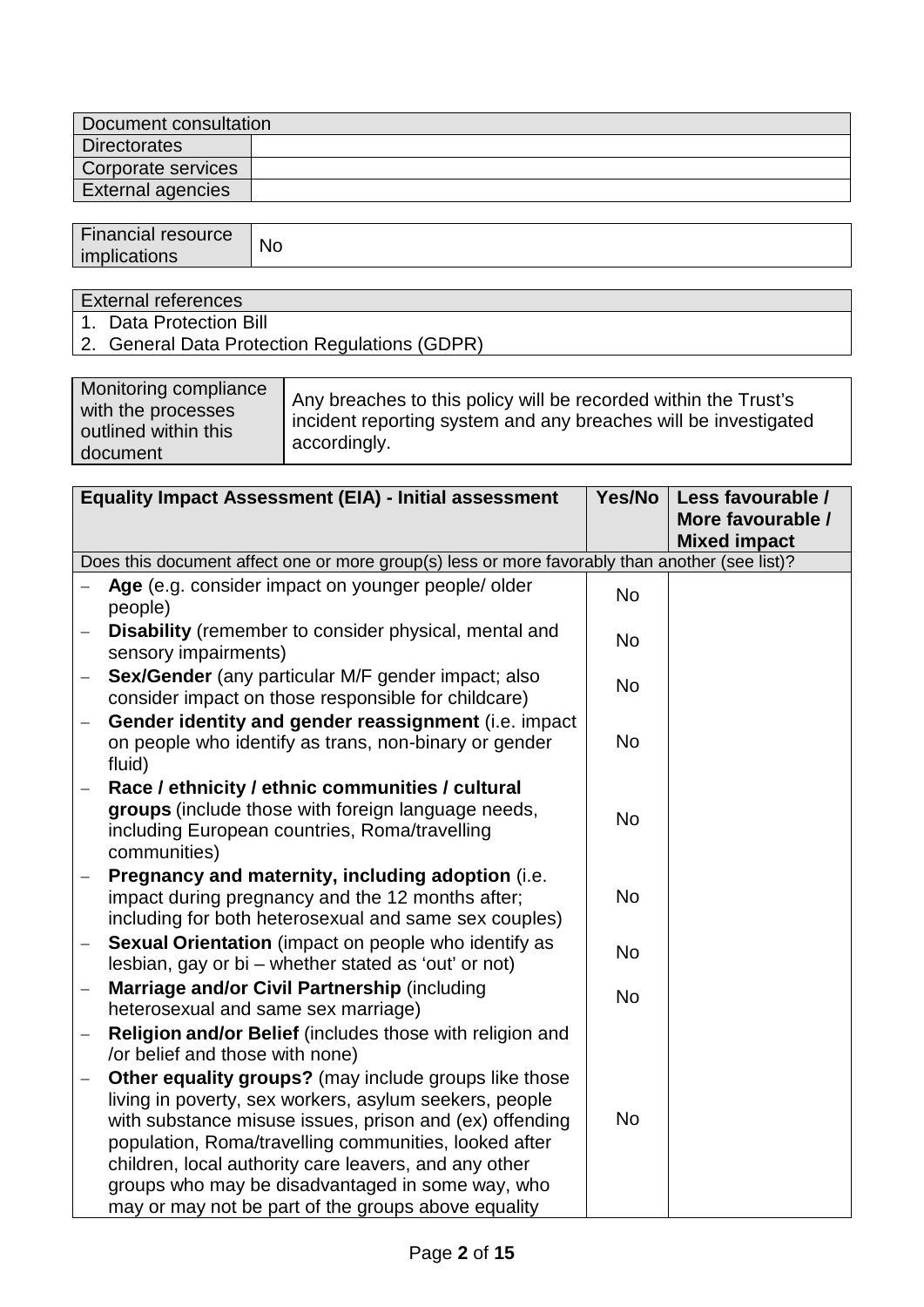| groups)                                                                                                                                                                                                                                                                                                            |           |  |  |
|--------------------------------------------------------------------------------------------------------------------------------------------------------------------------------------------------------------------------------------------------------------------------------------------------------------------|-----------|--|--|
| If you answered yes to any of the above, please provide details below, including evidence<br>supporting differential experience or impact.                                                                                                                                                                         |           |  |  |
| Enter details here if applicable                                                                                                                                                                                                                                                                                   |           |  |  |
| If you have identified potential negative impact:                                                                                                                                                                                                                                                                  |           |  |  |
| Can this impact be avoided?                                                                                                                                                                                                                                                                                        |           |  |  |
| What alternatives are there to achieving the document without the impact?<br>Can the impact be reduced by taking different action?                                                                                                                                                                                 |           |  |  |
| Enter details here if applicable                                                                                                                                                                                                                                                                                   |           |  |  |
| Do any differences identified above amount to discrimination<br>and the potential for adverse impact in this policy?                                                                                                                                                                                               | <b>No</b> |  |  |
| If YES could it still be justifiable e.g. on grounds of                                                                                                                                                                                                                                                            |           |  |  |
| promoting equality of opportunity for one group? Or any                                                                                                                                                                                                                                                            | N/A       |  |  |
| other reason                                                                                                                                                                                                                                                                                                       |           |  |  |
| Enter details here if applicable                                                                                                                                                                                                                                                                                   |           |  |  |
| Where an adverse, negative or potentially discriminatory impact on one or more equality<br>groups has been identified above, a full EIA should be undertaken. Please refer this to the<br>Diversity and Inclusion Lead, together with any suggestions as to the action required to<br>avoid or reduce this impact. |           |  |  |
| For advice in relation to any aspect of completing the EIA assessment, please contact the                                                                                                                                                                                                                          |           |  |  |
| Diversity and Inclusion Lead at Diversity@northstaffs.nhs.uk                                                                                                                                                                                                                                                       |           |  |  |
| Was a full impact assessment required?                                                                                                                                                                                                                                                                             | <b>No</b> |  |  |
| What is the level of impact?                                                                                                                                                                                                                                                                                       | Low       |  |  |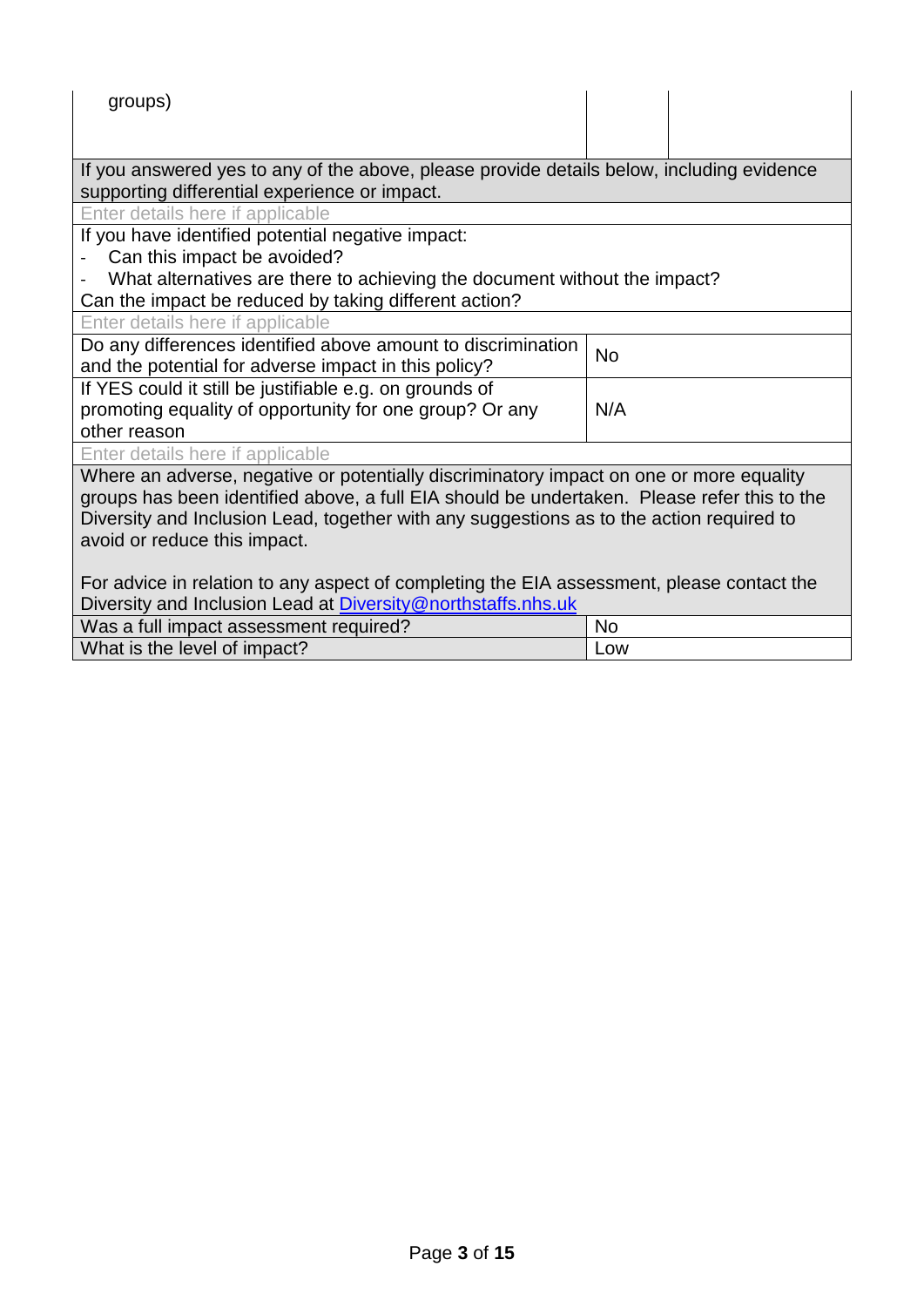# **CONTENTS**

#### Page number

| 1.<br>2.<br>3.<br>4.<br>5.<br>6. | Information Governance – Responsibilities and Accountability |                                                                     | 5<br>6<br>6<br>9<br>13<br>13 |
|----------------------------------|--------------------------------------------------------------|---------------------------------------------------------------------|------------------------------|
|                                  |                                                              | Appendix 1 Flow chart accountability of Information Governance      | 14                           |
|                                  |                                                              | Appendix 2 Trust policies that are linked to Information Governance | 15                           |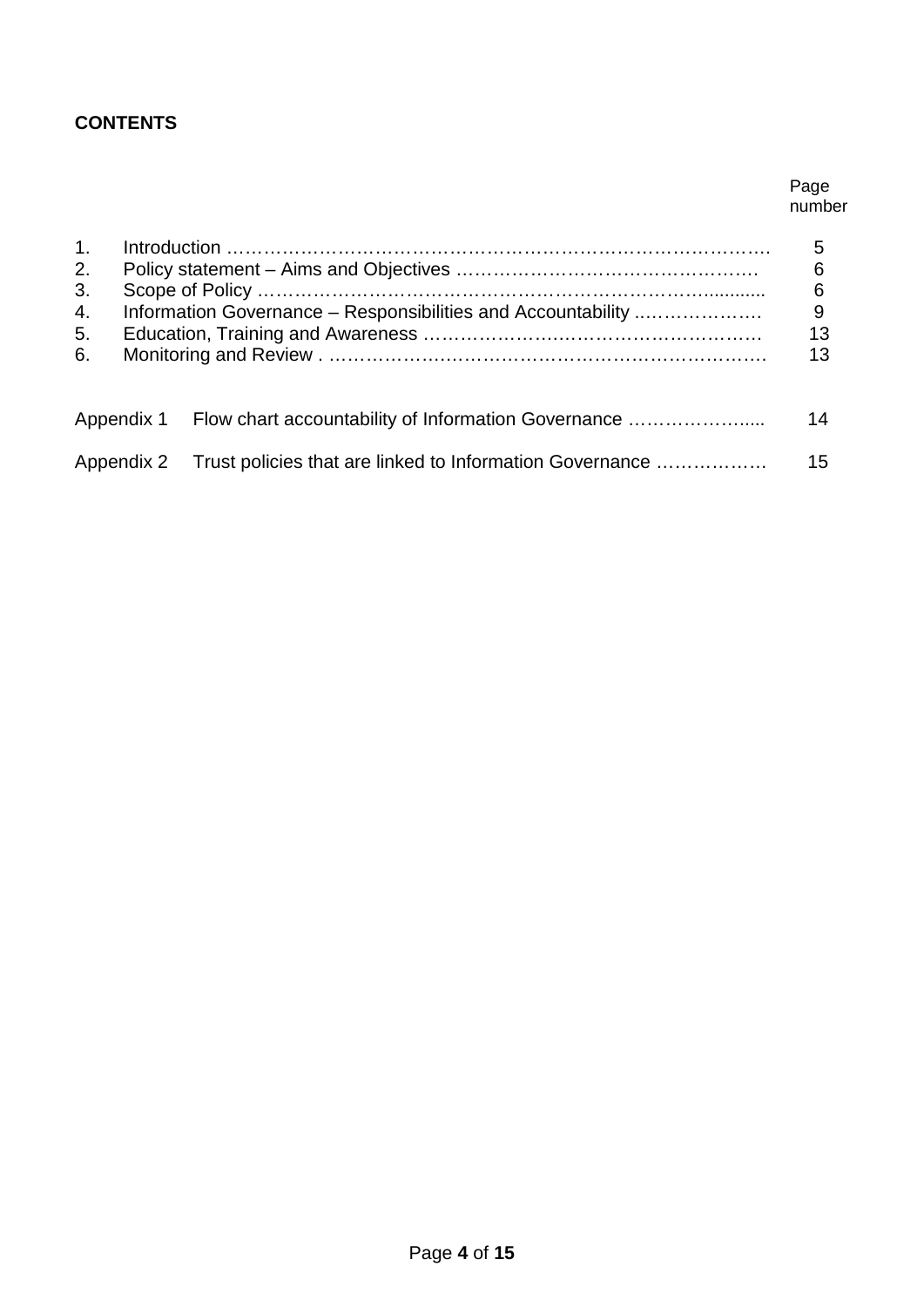#### **1. INTRODUCTION**

- 1.1 Information is a vital asset; the Trust recognises the importance of reliable information both in terms of the clinical management of individual patients and the efficient management of services and resources. Information Governance plays a key part in supporting clinical governance, service planning and performance management. It is therefore of paramount importance to ensure that all information is efficiently and legally managed, and that appropriate policies, procedures, and management accountability provide a robust governance framework for information management as described in the Data Security and Protection Toolkit (DSP Toolkit).
- 1.2 IG compliance is supported by the key roles of Caldicott Guardian, Senior Information Risk Officer (SIRO), Data Protection Officer and Chief Information Officer, who are supported by the Information Governance Manager. However all staff have a duty of confidentiality and an important role to play in ensuring the Trust is compliant with IG.
- 1.3 IG compliance is also supported by the identification of Information Asset Owners, Administrators, Information Mapping and Information Asset Register through a process of risk management.
- 1.4 The focus and objective of IG is that, via corporate teamwork, there is systematic management of the range of interrelated initiatives and work streams with the aim of addressing limitations thus raising standards that underpin the provision of high quality healthcare. IG should lead to improvements in:
	- Information handling/disclosure of information (both personal and corporate)
	- Patient/Public confidence in the NHS
	- Staff training and development
	- Data Standards
- 1.5 Information Governance is a framework for handling personal information in a confidential and secure manner to appropriate ethical and quality standards in a modern health service.
- 1.6 The web-based Data Security Protection Toolkit requires continual formal co-ordination and management as Trusts are required to complete and submit their self-assessments on an annual basis. Annual reports and proposed action/development plans will be presented to the Trust's Executive Team.
- 1.7 The DSP Toolkit requires the organisation to be compliant with assertions and (mandatory) evidence items.
- 1.8 A further requirement is to define and develop appropriate management arrangements, work streams and remedial action plans to fulfil organisational requirements and to address areas of weakness.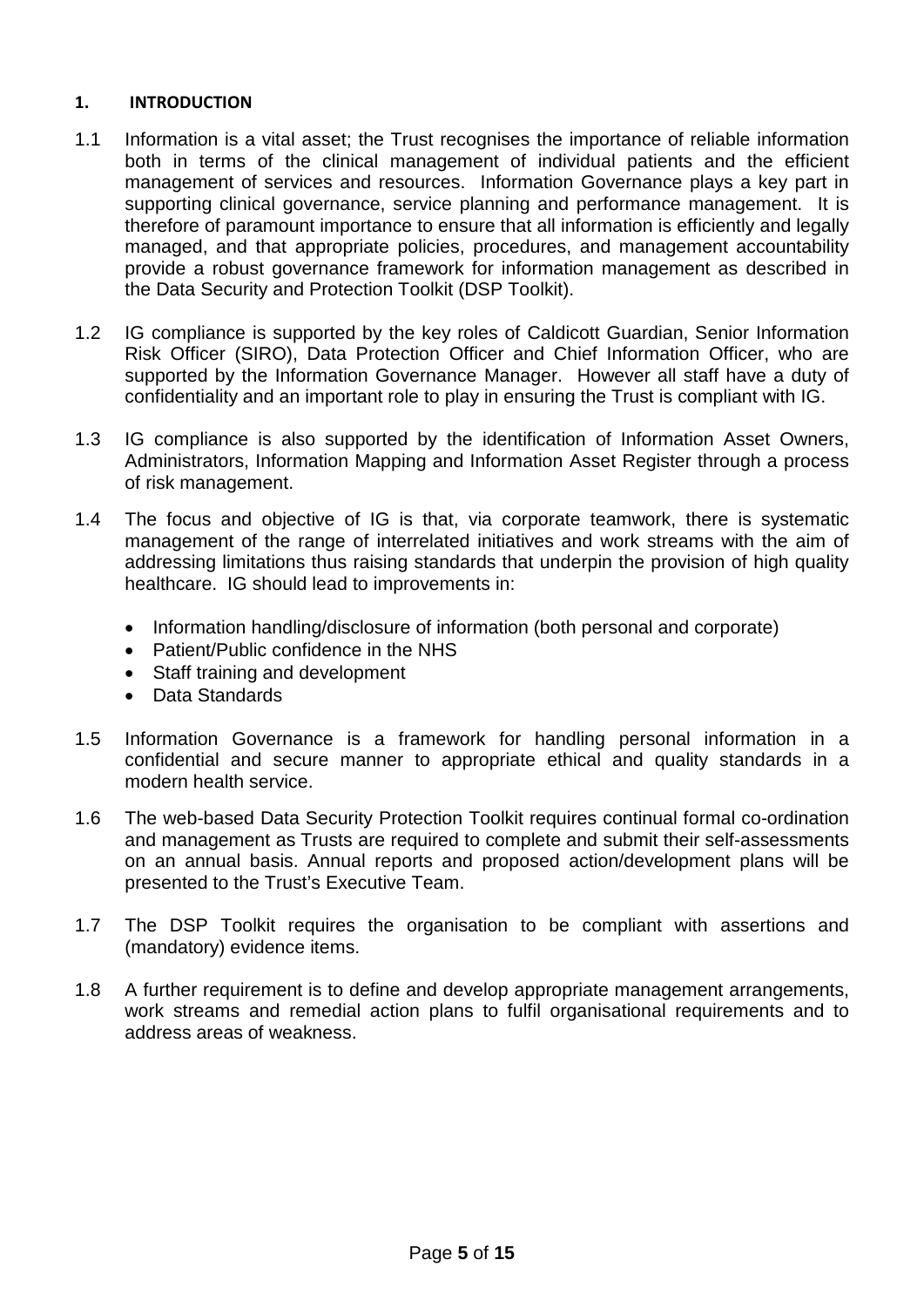# **2 POLICY STATEMENT – AIMS AND OBJECTIVES**

- 2.1 The Trust recognises, in the management of and use of all information, the need to facilitate, manage, and achieve an appropriate balance between openness and confidentiality. The Trust fully supports the principles of corporate governance and recognises its public accountability, but equally places importance on the confidentiality of, and the security arrangements to safeguard personal information relating to patients and staff as well as commercially sensitive information. The Trust also recognises the need to share patient information with other health organisations and other agencies in a controlled manner consistent with the interests of the patient and in some circumstances, the public interest.
- 2.2 The Trust believes that accurate, timely and relevant information is essential to deliver the highest quality health care. As such it is the responsibility of all clinicians and managers to ensure and promote the quality of information and to actively use information in decision making processes. The aim of this policy is to ensure that an appropriate IG structure is in place which adequately supports the Trust to manage all IG responsibilities.

# **3 SCOPE OF THE POLICY**

- 3.1 The Information Governance policy and the required work streams have 4 key interlinked strands:
	- **Openness within the NHS**
	- **Legal Compliance and the NHS Confidentiality Code of Practice**
	- **Information Security**
	- **Information Quality Assurance/Data Quality**
- 3.2 The philosophy, aims and requirements of IG have resulted in the need for an IG policy.
- 3.3 All corporate, operational functions, process, procedures, or policies based on, or which reference the use of patient/person identifiable information or corporate information must comply with the principles and standards of IG and address the standards of the relevant work streams. Therefore, the principles mandated with this IG policy are central to many other Trust policies and development or review of such policies must occur within the IG framework and as such the content of this policy must be referenced and adhered to. An overview and examples of linkage are contained in Appendix 2.

# **3.4 Openness with the NHS**

- 3.4.1 From 1995 the NHS has been required to comply with a Code of Openness however the philosophy of the code was legally formalised by the Freedom of Information Act 2000 (FOIA), which became fully operational from January 2005. The effects of the FOIA apply fully and retrospectively to all information until its point of disposal.
- 3.4.2 The FOIA aims to promote a culture of openness and accountability amongst public authorities by providing the public with the rights of access to the majority of information held, but not necessarily created by, a public authority. It is expected that these rights will facilitate better public understanding of how public authorities carry out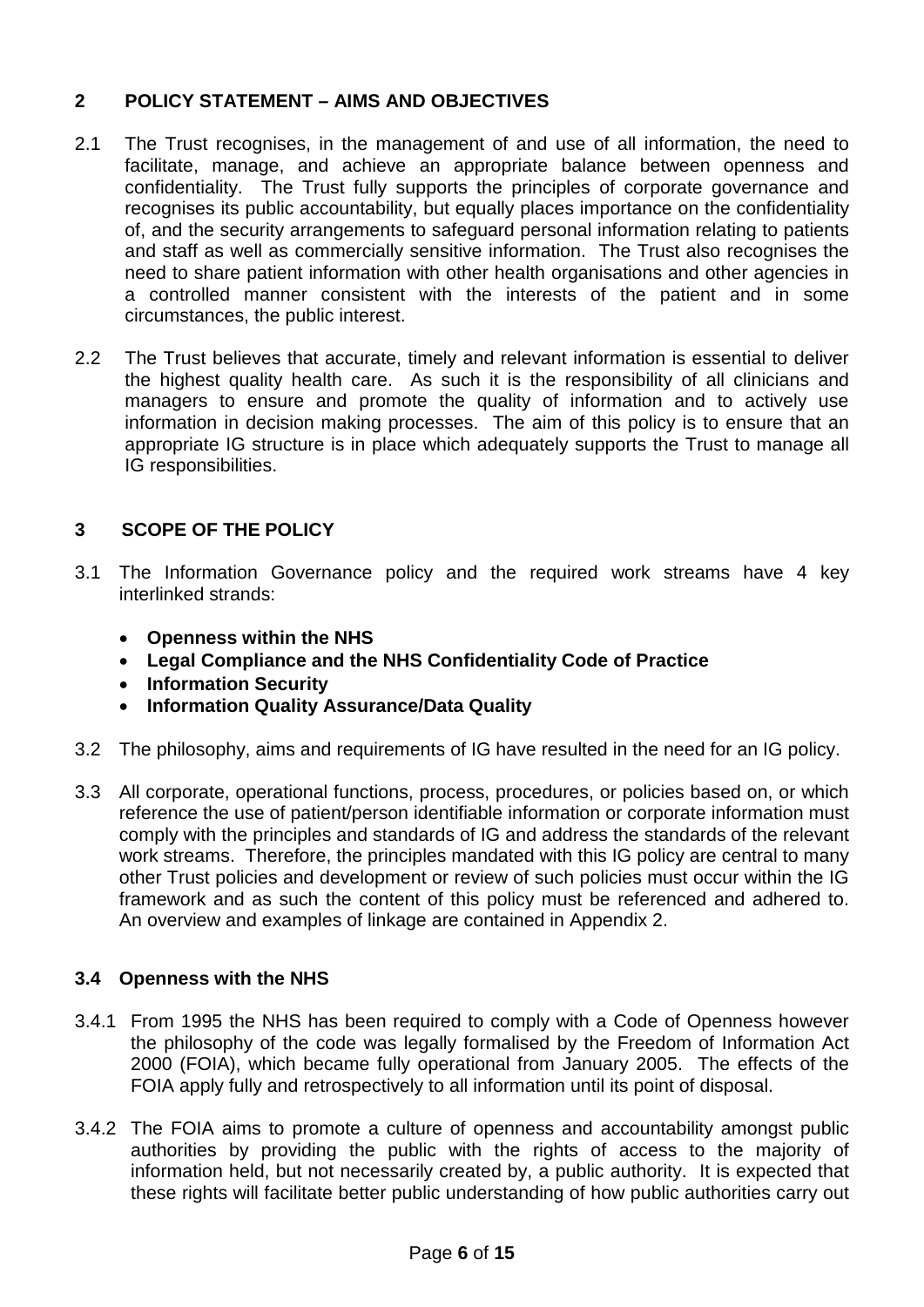their duties, why they make the decisions that they do and how they spend public money.

- 3.4.3 North Staffordshire Combined Healthcare NHS Trust is committed to achieving the following FOIA and IG objectives:
	- The Trust will have clear procedures and arrangements for handling queries from patients and the public;
	- All staff are aware of the rights of patients and the public to access corporate information and actively offer support;
	- Patients should have ready access to information relating to their own health care, their options for treatment and their rights as patients;
	- Non-confidential information on the Trust and its services be available to the public through a variety of media;
	- The Trust will establish and maintain policies to ensure compliance with the Freedom of Information Act;
	- The Trust will undertake or commission annual assessments and audits of its policies and arrangements for openness;
	- The Trust will have clear procedures and arrangements for liaison with the press and broadcasting media.
- 3.4.4 In order to assist and facilitate these objectives the Trust is committed to actively publishing a wide range of information and policies on the Trust web-site and via other methods.

# **3.5 Legal Compliance and the NHS Confidentiality Code of Practice**

- 3.5.1 Current Data Protection legislation (DPA) is the law that protects personal information and its uses and provides a legal framework that mandates all actions relating to information which identifies (living) individuals. The NHS Confidentiality Code of Practice (COP) underpins, expands and sets standards on the related legal principles and also references ethically related issues.
- 3.5.2 North Staffordshire Combined Healthcare NHS Trust is committed to achieving the following DPA, COP and IG objectives:
	- The Trust regards all identifiable personal information relating to patients and staff as confidential and ensures any processing meets legal compliance;
	- The Trust regards all identifiable personal information relating to staff as confidential except where national policy on accountability and openness requires otherwise;
	- The Trust will establish and maintain policies to ensure compliance with the Data Protection Act, Human Rights Act and common law confidentiality;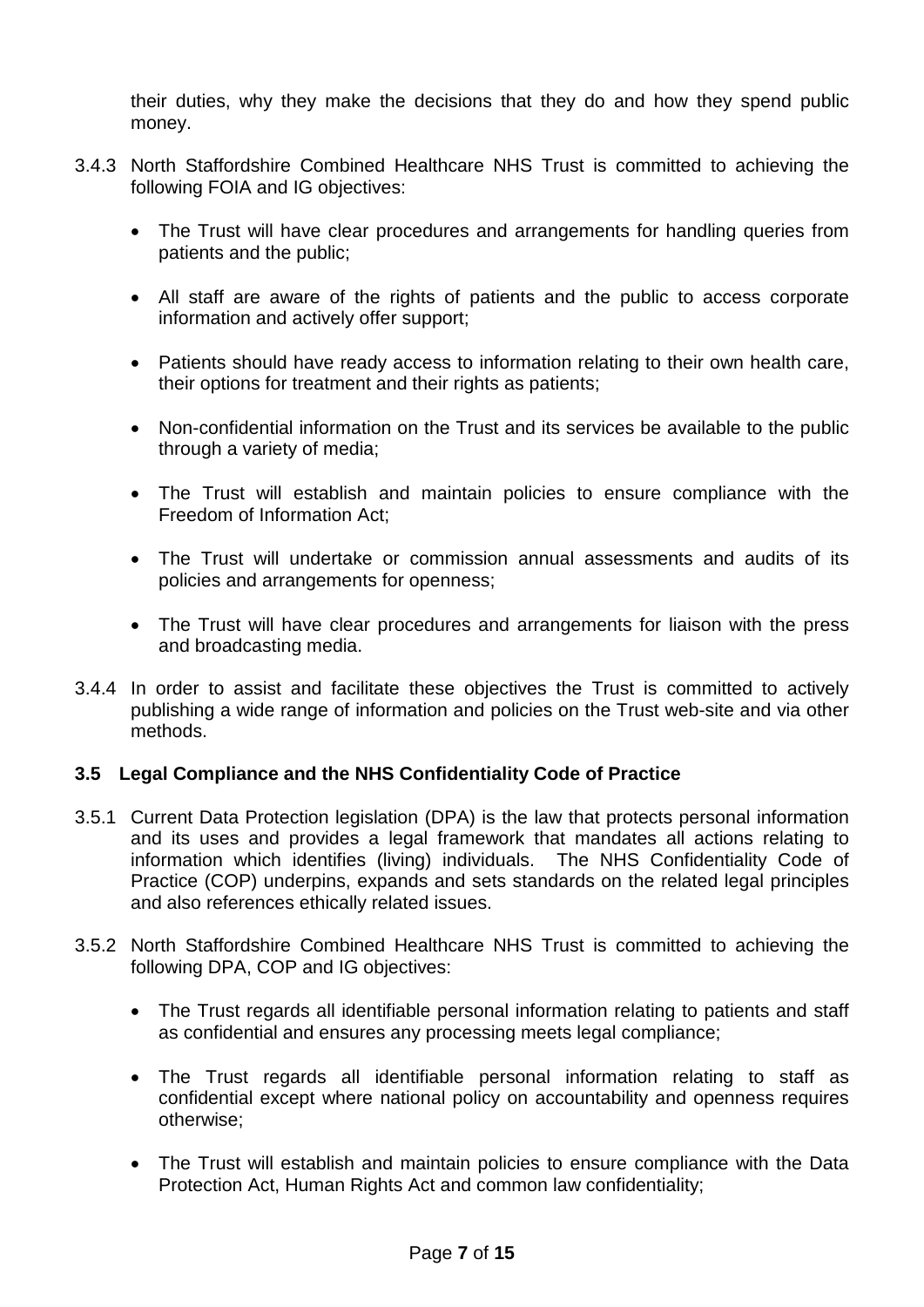- The Trust will establish and maintain policies for the controlled and appropriate sharing of patient information with other agencies, taking account of relevant legislation (e.g. Access to Health Records, Health and Social Care Act, Crime and Disorder Act, Protection of Children Act);
- The Trust will undertake or commission annual assessments and audits of its compliance with legal requirements.

# **3.6 Information Security**

- 3.6.1 The aim of Information Security is to establish and maintain the security and confidentiality of information, information systems, applications and networks owned or held by the Trust.
- 3.6.2 North Staffordshire Combined Healthcare is committed to achieving the following Information Security and IG objectives:
	- The Trust will establish and maintain policies for the effective and secure management of its information assets and resources;
	- The Trust will establish and maintain an information asset register;
	- The Trust will undertake or commission annual assessments and audits of its information and IT security arrangements;
	- The Trust will promote effective confidentiality and security practice to its staff through policies, procedures and training;
	- The Trust will establish and maintain incident reporting procedures and will monitor and investigate all reported instance of actual or potential breaches of confidentiality and security.

## **3.7 Information Quality Assurance/Data Quality**

- 3.7.1 The purpose of Data Quality is to ensure that the Trust has an approach which aims at ensuring consistently accurate information. It is also to ensure that the Trust is implementing an Information Quality Assurance Standards programme by raising awareness and meeting the Data Quality standards set by the former National Programme for IT.
- 3.7.2 North Staffordshire Combined Healthcare is committed to achieving the following Data Quality and IG objectives:
	- The Trust will establish and maintain policies and procedures for information quality assurance and the effective management of records;
	- The Trust will undertake or commission annual assessments and audits of its information quality and records management arrangements;
	- Managers are expected to take ownership of, and seek to improve, the quality of information within their services;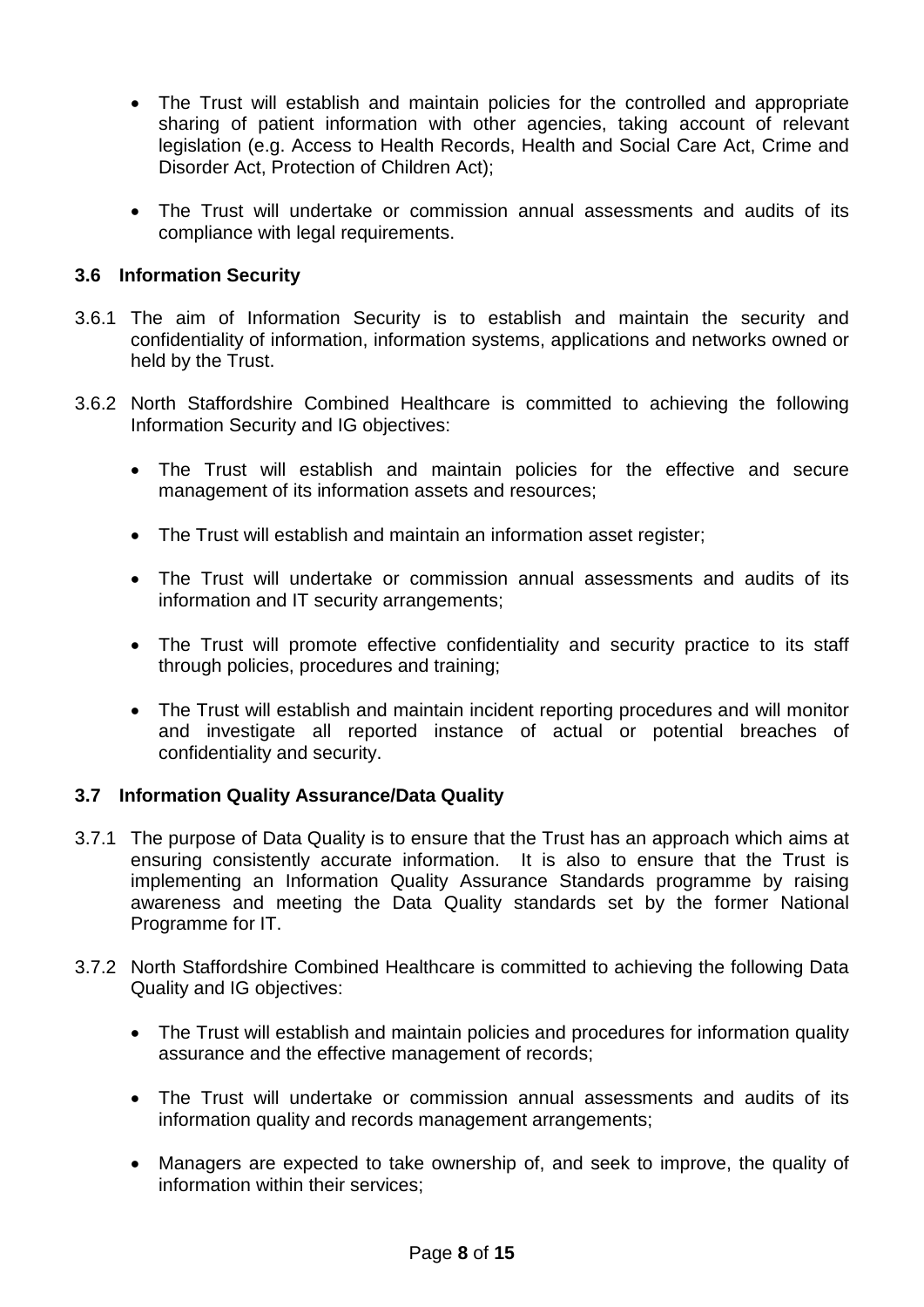- Where possible, information quality should be assured at the point of collection;
- Data standards will be set through clear and consistent definition of data items, in accordance with national standards;
- The Trust will promote information quality and effective records management through policies, procedures/user manuals and training.

# **4 INFORMATION GOVERNANCE RESPONSIBILITIES AND ACCOUNTABILITY**

- 4.1 The objective and focus of IG is that, via corporate partnership working, there is systematic management of the range of interrelated risks initiatives and work streams with the aim of addressing limitations thus raising standards that underpin the provision of high quality healthcare. The robust management of IG should lead to improvements in:
	- Information handling/disclosure (both patient and corporate)
	- Patient/public confidence in NHS
	- Staff awareness, training and development
- 4.1.2 Strategically, IG requires a risk and control framework that functions with the Trust's existing Assurance Framework. The internal control mechanism is pivotal to managing risk and providing reasonable assurance to all stakeholders that there is a systematic process of identifying, evaluating and prioritising risk and managing them efficiently, effectively and economically. Operationally, the IG requirement for integration identifies and requires the active creation, involvement, or development of a number of staff roles and functions including:

## **4.2 Caldicott Guardian**

- 4.2.1The work of the Caldicott Guardian remains extremely important as the 'conscience' of the organisation. This role, an amalgamation of management and clinical responsibilities, helps to ensure the involvement of healthcare professionals in relation to achieving IG compliance.
- 4.2.2As electronic records are rolled out across the NHS the Caldicott role will evolve further to encompass key new confidentiality management processes. Within the Trust, the Caldicott Guardian role is currently extremely broad. This role provides a pragmatic approach to addressing the Information Governance agenda locally.
- 4.2.3Implementation of the NHS Confidentiality Code of Practice is the natural evolution of the Caldicott role and therefore the Caldicott Guardian has a key role in ensuring this is taken forward in the Trust by acting as an advocate for the principles of IG. Practically the Caldicott Guardian is required to:
	- Oversee implementation of, and adherence to, the Caldicott principles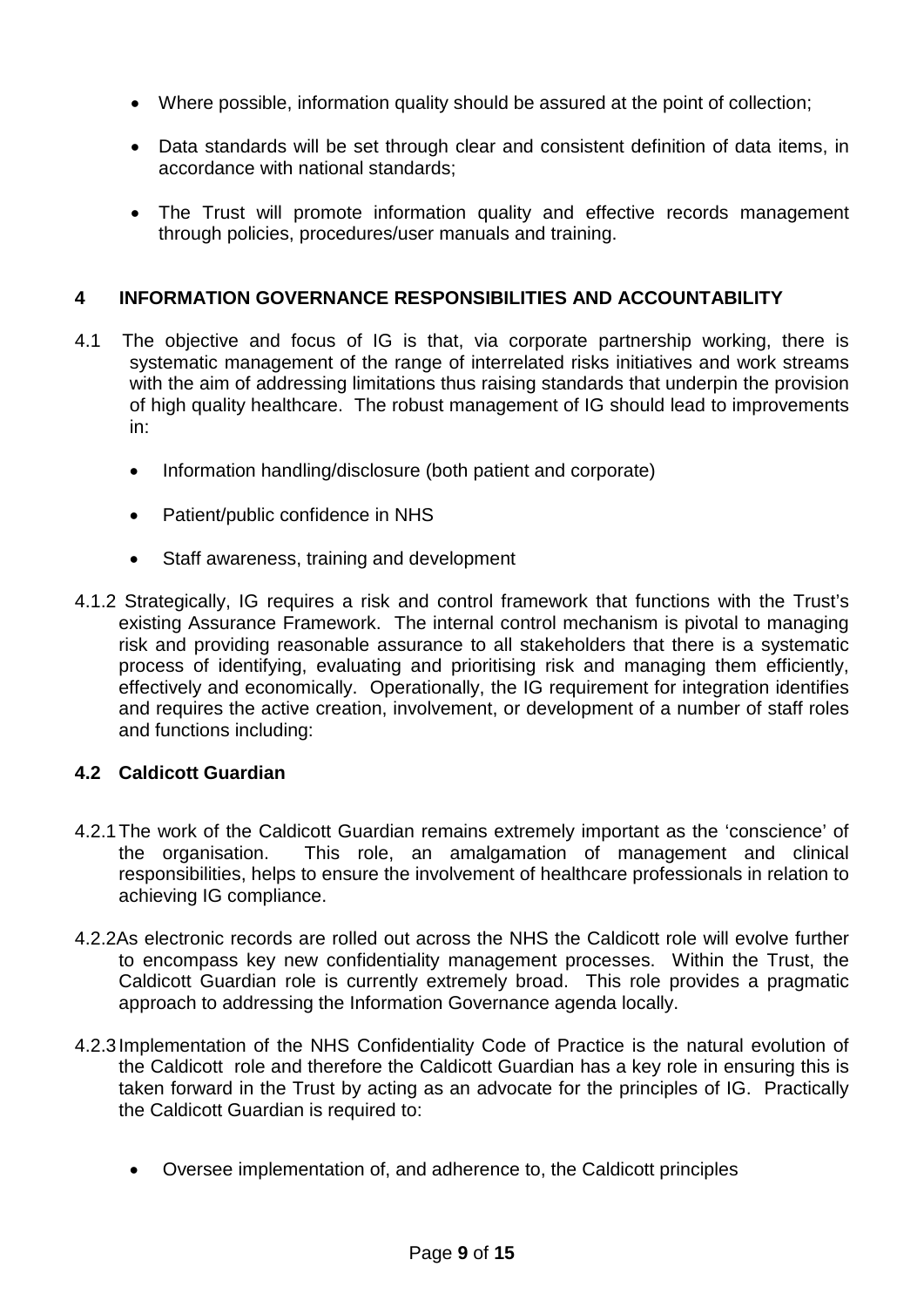- Have responsibility for authorising access to patient information (this responsibility may also be delegated);
- Have responsibility for agreeing and authorising disclosure of patient information to other organisations via Information Sharing Protocols;
- Have responsibility for authorising the use of patient information for Clinical Research.

# **4.3 Senior Information Risk Owner (SIRO)**

The Senior Information Risk Owner (SIRO) will be an Executive Director of the Trust who will be required to:-

- Oversee the development of an Information Risk Policy, and a Strategy for implementing the policy within the existing IG Framework;
- Take ownership of risk assessment process for information risk, including review of the annual DSP Toolkit submission, in order to support and inform the Trust's Annual Governance Statement;
- To review and agree actions in respect of identified information risks;
- To ensure that the Trust's approach to information risk is effective in terms of resource, commitment and execution and that this is communicated to all staff;
- To provide a focal point for the resolution and/or discussion of information risk issues;
- To ensure the Board is adequately briefed on information risk issues.

## **4.4 Data Protection Officer & IG Lead**

- 4.4.1 Provides the organisation independent risk-based advice to support its decision-making in the appropriateness of processing Personal and Special Categories of Data within the principles of Data Protection Legislation Will be responsible for monitoring compliance with relevant laws and internal data protection policies.
- 4.4.2 Has particular responsibility for providing guidance on all areas of Information Governance, ensuring relevant legislation and guidance are incorporated into Trust practice via the IG Steering Group and providing leadership of the IG Team.
- 4.4.3 Support the Executive Director responsible for IG in the provision of leadership, strategic direction, and support for IG and to contribute to the achievement of Trust, Caldicott Guardian and IG objectives and business plans.

## **4.5 IG Manager**

4.5.1 The key purpose of this role is to ensure the Trust successfully reports on and manages the risks associated with IG. To ensure the establishment of partnerships, corporate standards and a consistent and overarching Trust-wide view of, and ensure integration of and compliance with the DSP Toolkit.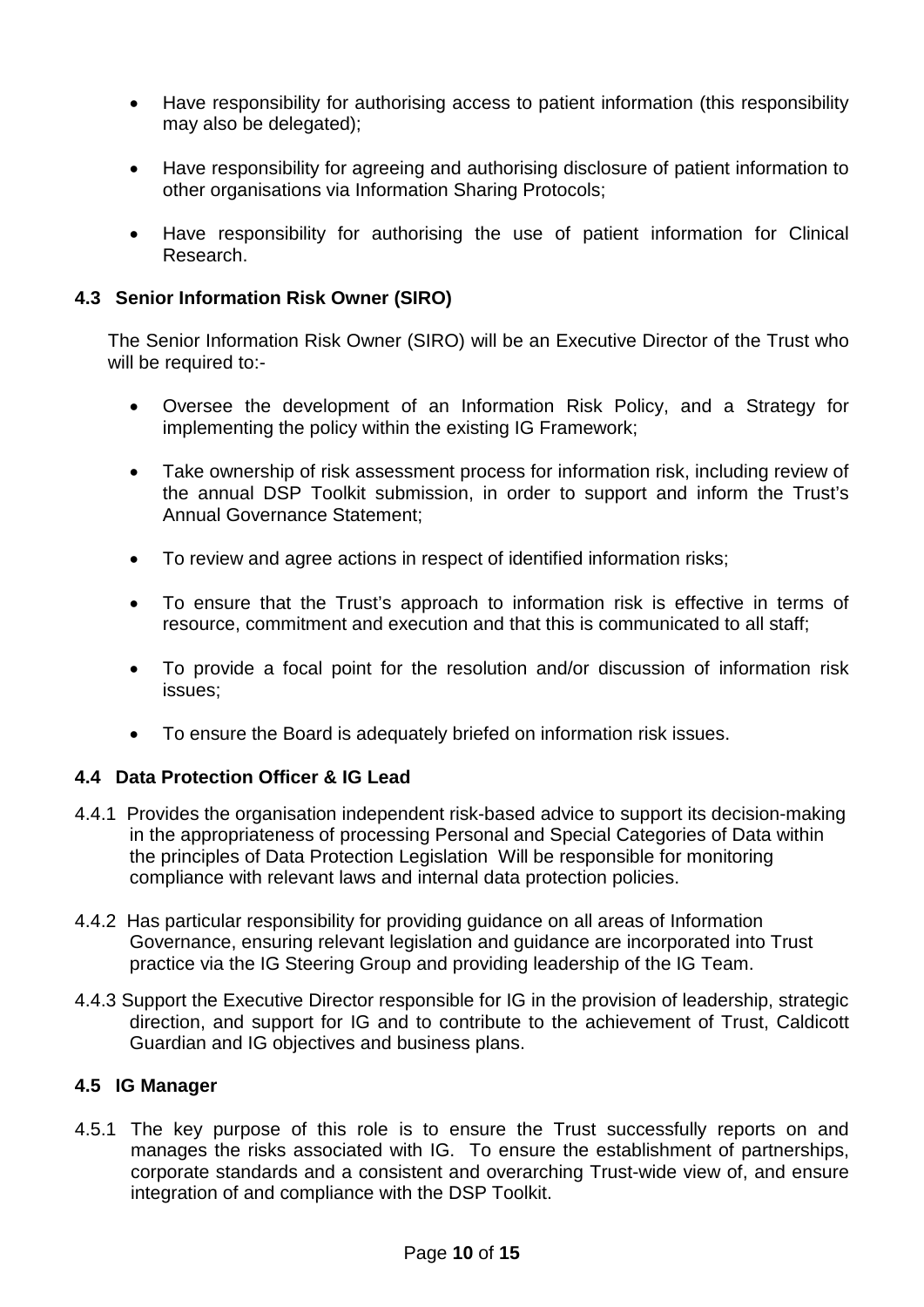4.5.2 Develop and implement strategies to achieve Information Governance and data quality standards, ensuring that those with responsibility for the achievement of standards under their responsibilities and implement changes as required.

# **4.6 Information Governance Steering Group**

- 4.6.1 The Information Governance Steering Group, supported by the IG Lead and IG Manager, is required to ensure that the Trust has effective policies and management arrangements to identify risk and associated aspects of IG in accordance with the Trust's underpinning Information Governance Policy. (Ref: IG Steering Group Terms of Reference.)
	- Steering Group members are chosen or nominated to provide expert IG knowledge or guidance, to ensure that all IG requirements are appropriately managed and to lead on specific work streams as identified by the steering group.
	- To ensure that the Trust adheres to the fundamental aims of IG and the requirements.
	- The Steering Group will identify the need for working groups as and when required.
	- To ensure that the Trust undertakes or commissions annual assessments and audits of its Information Governance policies and arrangements.
	- To establish an annual IG Improvement Plan, secure the necessary resources and monitor the implementation of that plan.
	- To receive guidance from and support the Caldicott Guardian.
	- Report any risk via the Trust Risk Register.
	- To report Information Governance issues to the Quality Committee.
	- To liaise with other Trust committees, working groups and programme boards in order to promote Information Governance issues.
	- To receive and consider reports into breaches of confidentiality and security and where appropriate undertake or recommend remedial action.

## **4.7 Quality Committee**

- 4.7.1 Part of the remit of the Quality Committee is to ensure that it is able to monitor and develop operational and strategic issues and influence decision making and the adoption of new procedures and policies. The group has a corporate responsibility to appreciate and support the requirements of IG are achieved by maintaining an understanding of IG related activities and ensuring that all opportunities are taken to establish IG responsibilities and accountabilities and improve standards and compliance.
	- To assist in establishing a Trust wide culture of recognition of the importance of IG. To seek opportunities to facilitate the development of an organisational wide IG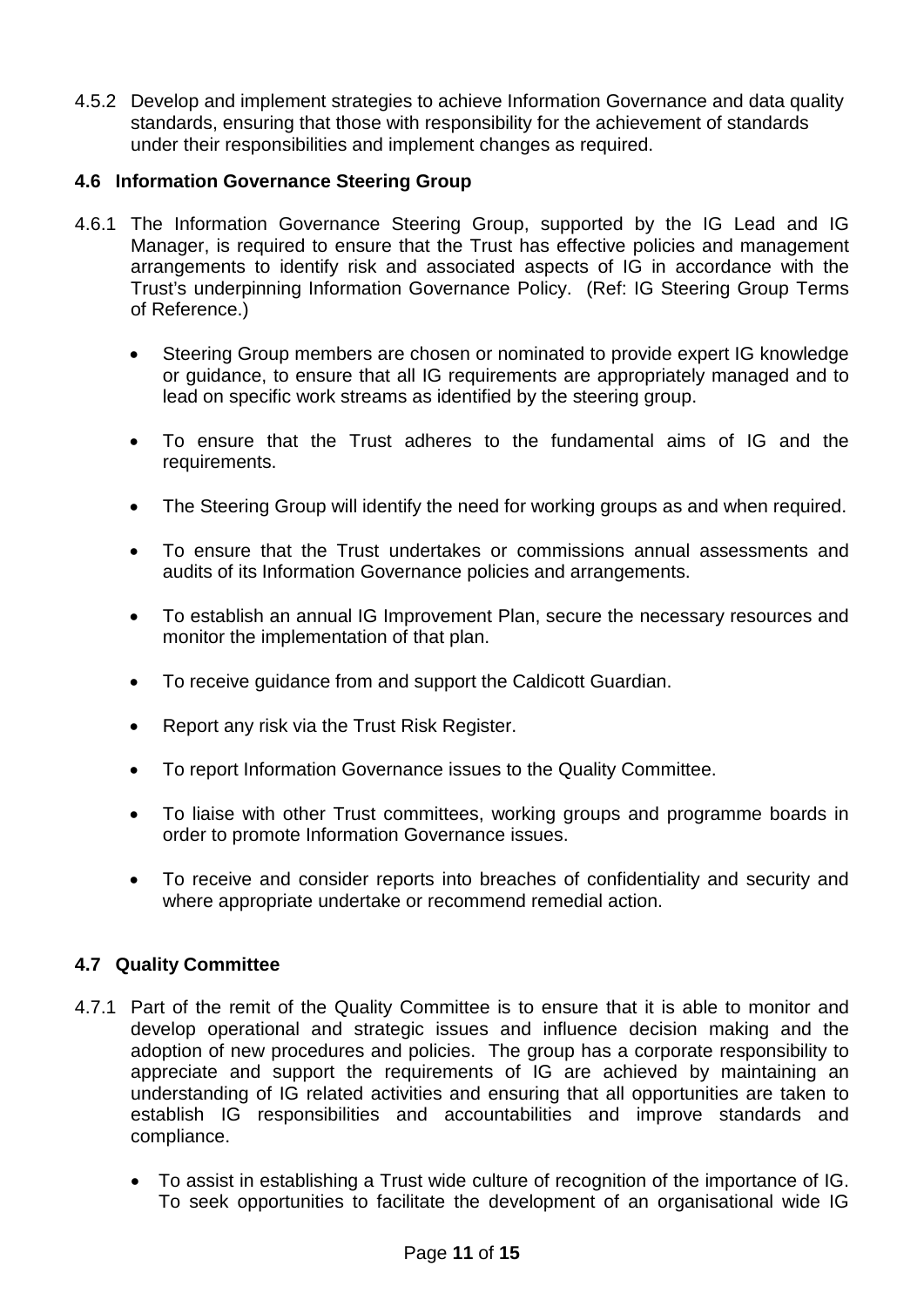responsibility ensuring managers actively seek opportunities for improved compliance.

- Assist in developing consistent corporate processes and policies for ensuring IG standards and compliance is formally addressed within all corporate projects and portfolios.
- To seek all opportunities to ensure that the Trust has effective policies and management arrangements covering all aspects of IG in line with this policy.
- Supported by the IG Lead, to monitor, develop and review corporate policies and systems to ensure that appropriate compliance is achieved with relevant legislation and guidance and that associated risk is successfully managed.

## **4.8 Clinical Governance Interface**

- 4.8.1 Clinical Governance (CG) is the framework through which NHS organisations are accountable for continuously improving the quality of their services and safeguarding high standards of care. It is also the mechanism by which the Trust aims to ensure an individual and collective responsibility for developing and maintaining standards and creating an environment in which excellence in clinical care will flourish.
- 4.8.2 It is evident that CG and IG have areas of commonality both in approach and performance content and it is for this reason that specific IG standards will be included with the bi-annual Divisional CG assessment process. The IG element of the assessment will focus on:
	- Issues (Education, Training, Development & Awareness);
	- Use of Patient Identifiable Information;
	- Management;
	- Communications with Patients;

## **4.9 Divisional Management Teams, Senior Managers, Line Managers, Senior Medical and Nursing Staff**

- 4.9.1 Strategically, senior staff have a corporate responsibility to appreciate and support the requirements of IG, achieved by maintaining an understanding of IG related activities and ensuring that all opportunities are taken to establish IG responsibilities and accountabilities and improve standards and compliance.
	- The revision or creation of any policy or procedure referencing person identifiable information must appropriately reference both legal and NHS standards (e.g. Data Protection Legislation, NHS Confidentiality Code of Practice). Therefore, to facilitate referencing and to provide evidence of IG compliance all relevant policies must be issued for comments to the IG Steering Group before submission to Quality Committee etc. for approval.
	- Senior Staff have a responsibility to ensure that the IG principles and supporting policy is known in their area, to assist staff with implementation, and to assist in IG compliance.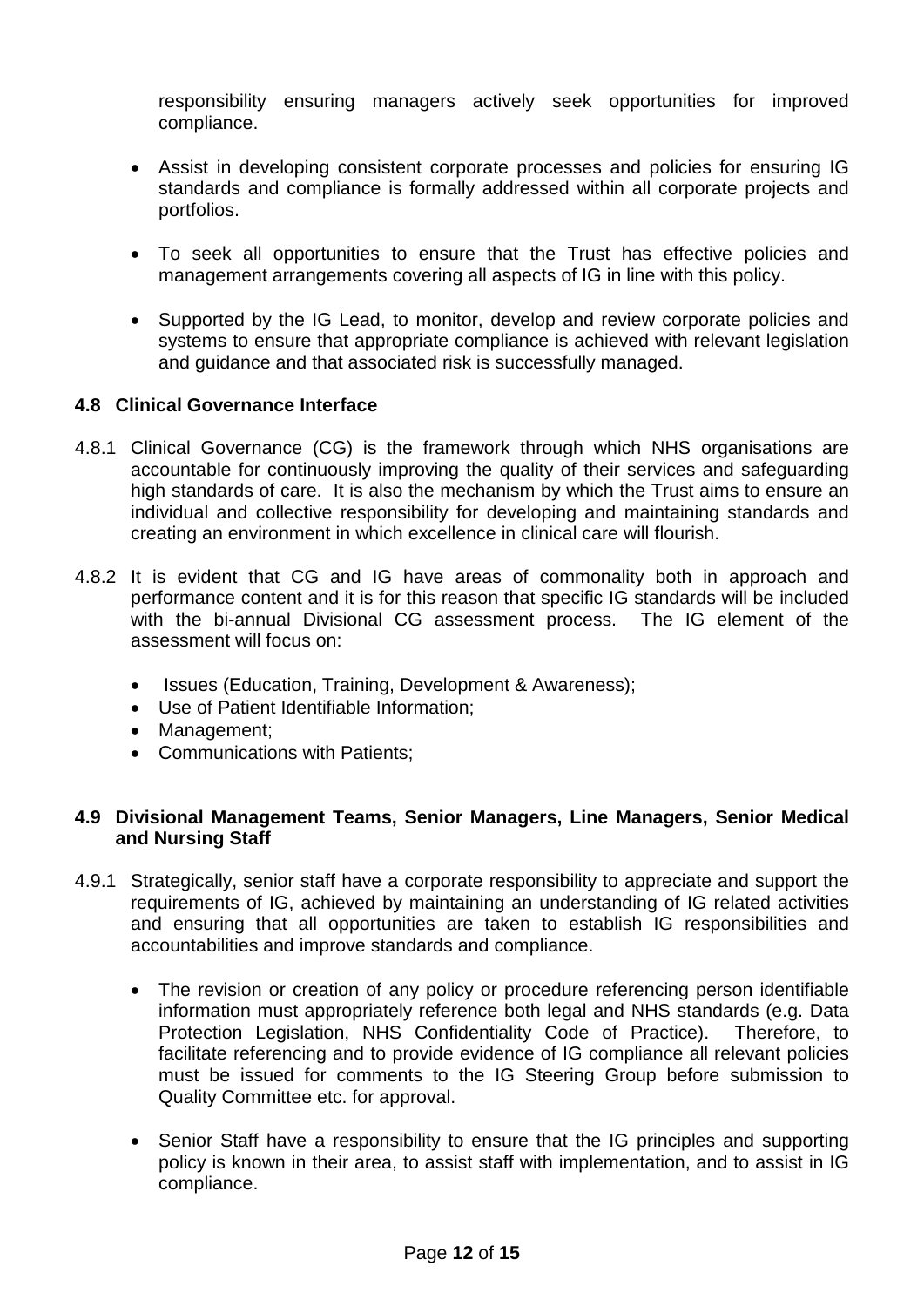• Identify training needs and support staff to acquire appropriate knowledge and training.

## **4.10 All Staff**

- 4.10.1 All staff, via their job roles, have responsibilities related to the IG components and therefore must be aware of the related underpinning work streams and standards that impact within their area of responsibility. Individual staff must ensure that any personal and corporate information is managed legally, securely and efficiently in order to assist in the delivery of the best possible care.
- 4.10.2 Any information governance incident where Trust policy and procedure has been violated by staff may be subject to formal disciplinary action under the Trust's Human Resource policy framework and, if considered sufficiently serious, may constitute grounds for dismissal.

## **5 EDUCATION, TRAINING AND AWARENESS**

- 5.1 All staff must complete the mandated on line IG training (E-Learning for Health DSP Training) as part of the Trust's Statutory and Mandatory Training programme.
- 5.2 The Trust's Policies will be cascaded through the organisation's policy distribution system. Regular updates will also be provided through the Trust's internal communications systems.

# **6 MONITORING AND REVIEW**

- 6.1 Compliance with this policy will be monitored through regular analysis of the Trust incident reports which are monitored by the Information Governance Steering Group.
- 6.2 In all instances, the application of the above policy will reference the particular needs and circumstances of each component or strand of work.
- 6.3 This policy will be reviewed annually by the Information Governance Steering Group as part of the review of IG arrangements carried out to meet the Information Governance Toolkit.
- 6.4 It is recognised that as related legislation or NHS standards are introduced the policy may need to be updated to reflect these minimum requirements.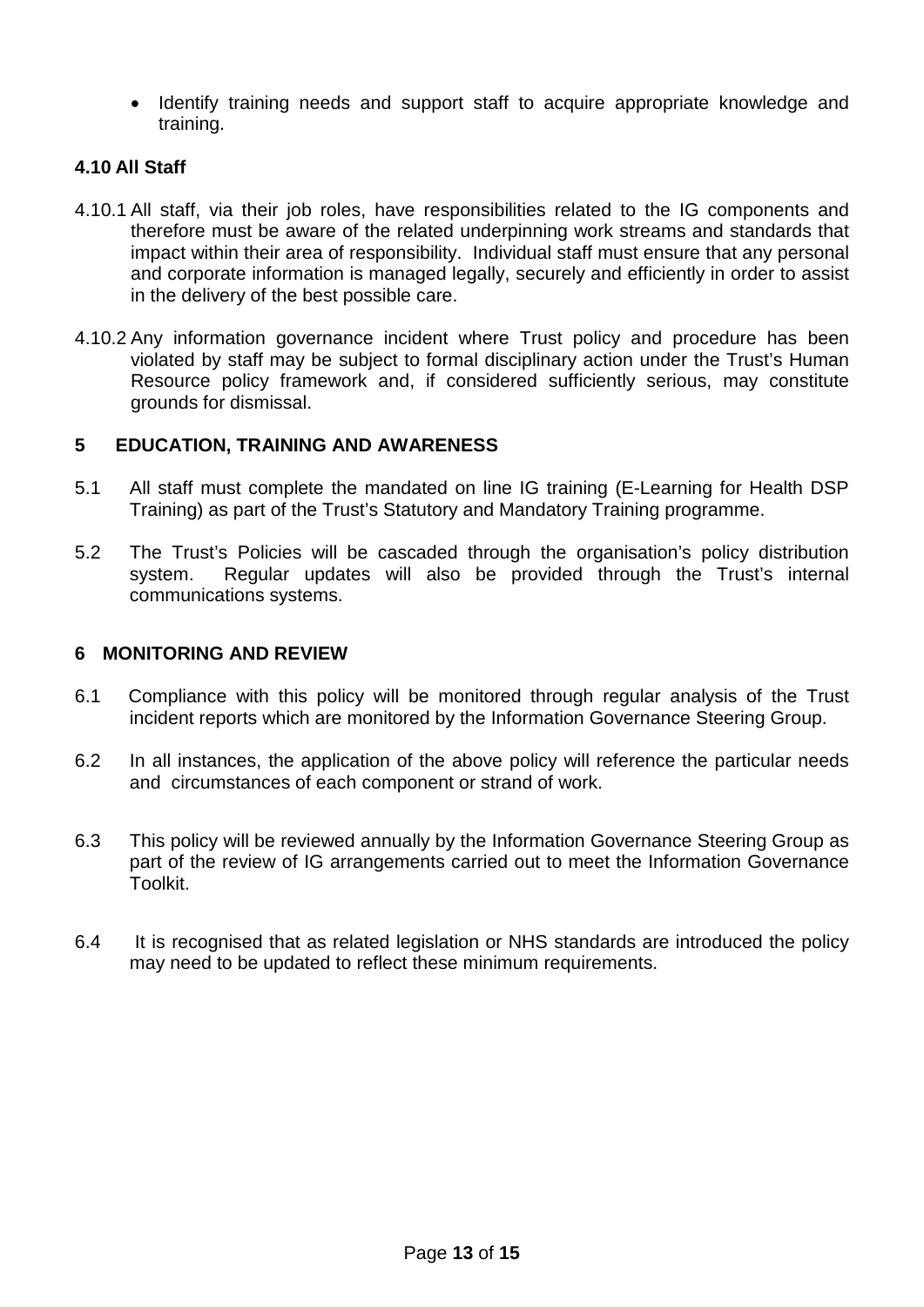# **Appendix 1 Accountability of Information Governance**